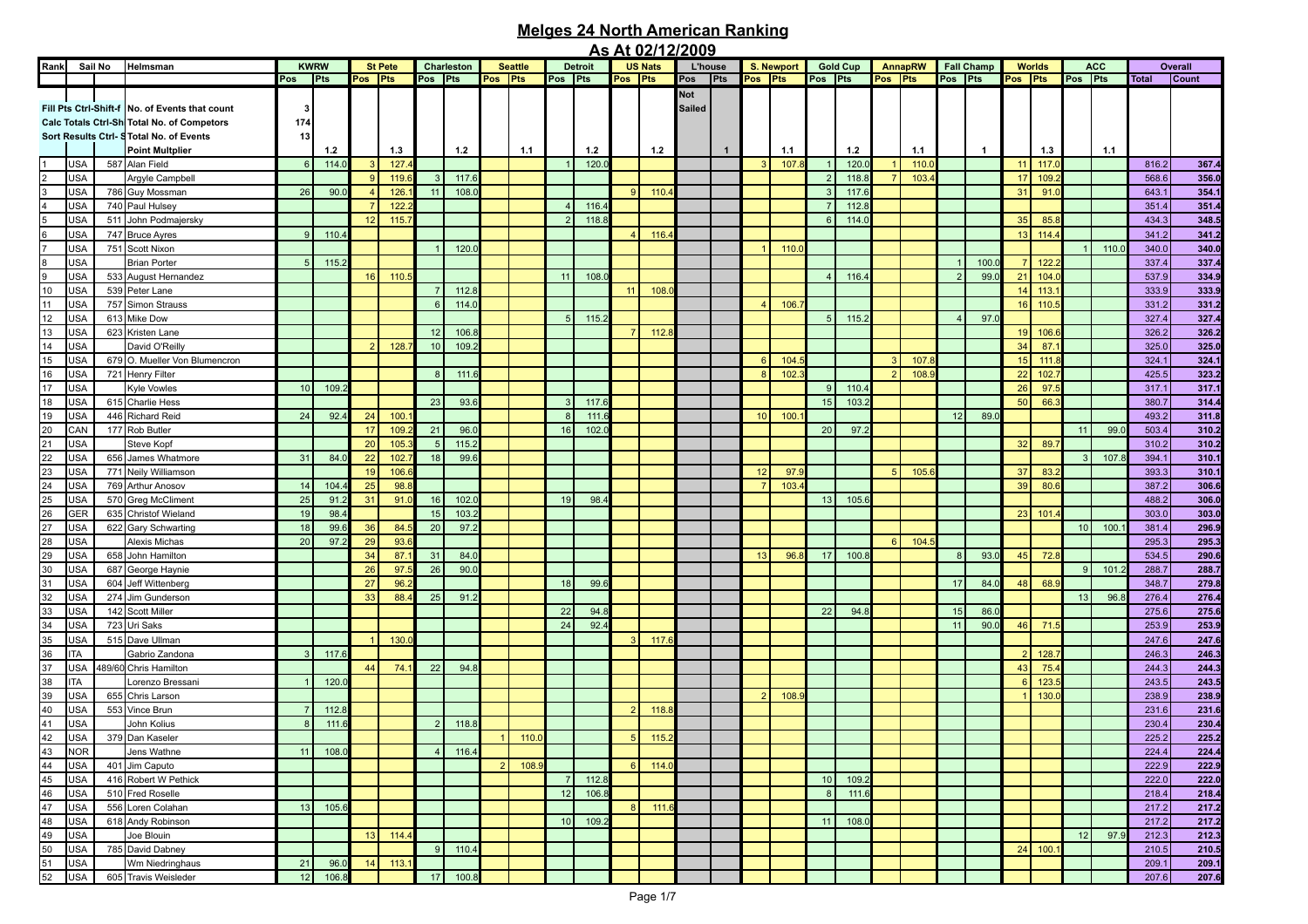|         |            |                                 |                |       |                 |       |    |       |                |      |    |       |                 | <u>AS ALUZITZIZUUS</u> |  |                |      |    |       |                        |      |                |      |                        |           |    |       |       |                |
|---------|------------|---------------------------------|----------------|-------|-----------------|-------|----|-------|----------------|------|----|-------|-----------------|------------------------|--|----------------|------|----|-------|------------------------|------|----------------|------|------------------------|-----------|----|-------|-------|----------------|
| 53      | <b>USA</b> | 774 John Koten                  |                |       |                 |       |    |       |                |      | 6  | 114.0 |                 |                        |  | 16             | 93.  |    |       |                        |      |                |      |                        |           |    |       | 207.5 | 207.5          |
| 54      | <b>USA</b> | 680 Cary Siegler                |                |       |                 |       | 13 | 105.6 |                |      |    |       |                 |                        |  | 9              | 101  |    |       |                        |      |                |      |                        |           |    |       | 206.8 | 206.8          |
| 55      | <b>USA</b> | 175 Patrick Sagan               |                |       |                 |       |    |       |                |      | 9  | 110.4 |                 |                        |  |                |      |    |       |                        |      | 5 <sup>1</sup> | 96.0 |                        |           |    |       | 206.4 | 206.4          |
| 56      | <b>USA</b> | <b>Bob Kroetsch</b>             |                |       | 18              | 107.  |    |       |                |      |    |       |                 |                        |  |                |      |    |       |                        |      |                |      |                        |           | 18 | 91.   | 199.2 | 199.2          |
| 57      | USA        | 566 Nick Amendola               |                |       |                 |       | 24 | 92.4  |                |      |    |       |                 |                        |  |                |      |    |       |                        |      |                |      |                        |           | 5  | 105.6 | 198.0 | 198.0          |
| 58      | <b>USA</b> | 708 Thomas Ritter               | 23             | 93.6  |                 |       |    |       |                |      | 15 | 103.3 |                 |                        |  |                |      |    |       |                        |      |                |      |                        |           |    |       | 196.8 | 196.8          |
| 59      | USA        | 725 Robert Wilkins              |                |       |                 |       | 14 | 104.  |                |      |    |       |                 |                        |  |                |      |    |       |                        |      |                |      | 30 <sup>1</sup>        | 92.       |    |       | 196.7 | 196.7          |
| 60      | <b>USA</b> | 125 Sean O'Connor               |                |       |                 |       | 19 | 98.4  |                |      |    |       |                 |                        |  |                |      |    |       |                        |      |                |      |                        |           | 14 | 95.7  | 194.1 | 194.1          |
| 61      | USA        | 768 Leo Vasiliev                |                |       | 28              | 94.9  |    |       |                |      |    |       |                 |                        |  | 14             | 95.7 |    |       |                        |      |                |      |                        |           |    |       | 190.6 | 190.6          |
| 62      | <b>USA</b> | 606 Jim Golden                  |                |       |                 |       |    |       |                |      |    |       |                 |                        |  |                |      |    |       | 8 <sup>1</sup>         | 102. |                |      | 40                     | 79.       |    |       | 181.6 | 181.6          |
| 63      | <b>USA</b> | 419 Tony Stanley                |                |       |                 |       | 28 | 87.6  |                |      |    |       |                 |                        |  |                |      |    |       |                        |      |                |      |                        |           | 19 | 90.2  | 177.8 | 177.8          |
| 64      | <b>USA</b> | 575 Jason Michas                |                |       |                 |       |    |       |                |      |    |       |                 |                        |  | 11             | 99.  |    |       |                        |      |                |      | 41                     | 78.       |    |       | 177.0 | 177.0          |
| 65      |            | 52 Tony Beale                   |                |       |                 |       |    |       |                |      |    |       |                 |                        |  |                |      |    |       |                        |      | 6 <sup>1</sup> | 95.0 |                        |           |    |       |       |                |
|         | <b>USA</b> |                                 |                |       |                 |       |    |       |                |      |    |       |                 |                        |  |                |      |    |       |                        |      |                |      | 38                     | 81.       |    |       | 176.9 | 176.9          |
| 66      | <b>USA</b> | 378 Bill Carlton                |                |       |                 |       |    |       |                |      |    |       |                 |                        |  |                |      |    |       | 9 <sup>1</sup>         | 101. |                |      | 44                     | 74.       |    |       | 175.3 | 175.3          |
| 67      | <b>USA</b> | 540 Daniel Wilhelm              |                |       |                 |       |    |       |                |      |    |       | 10 <sup>1</sup> | 109.                   |  |                |      |    |       |                        |      |                |      | 51                     | 65.0      |    |       | 174.2 | 174.2          |
| 68      | CAN        | 121 Dave Black                  |                |       |                 |       |    |       |                |      | 17 | 100.8 |                 |                        |  |                |      |    |       |                        |      |                |      | 47                     | 70.2      |    |       | 171.0 | 171.0          |
| 69      | <b>USA</b> | 21 C B Currier                  |                |       |                 |       |    |       |                |      |    |       |                 |                        |  |                |      |    |       | 10 <sup>1</sup>        | 100. |                |      | 49                     | 67.       |    |       | 167.7 | 167.7          |
| 70      | <b>USA</b> | 371 Gerald Creasman             |                |       | 45              | 72.1  |    |       |                |      |    |       |                 |                        |  | 17             | 92.4 |    |       |                        |      |                |      |                        |           |    |       | 165.2 | 165.2          |
| 71      | <b>NOR</b> | 804 Eivind Melleby              |                |       |                 |       |    |       |                |      |    |       |                 |                        |  |                |      |    |       |                        |      |                |      | $\vert$ 3              | 127       |    |       | 127.4 | 127.4          |
| 72      | <b>ITA</b> | 765 Nico Celon                  |                |       |                 |       |    |       |                |      |    |       |                 |                        |  |                |      |    |       |                        |      |                |      | $\boldsymbol{\Lambda}$ | 126       |    |       | 126.1 | 126.1          |
| 73      | SUI        | 782 Flavio Favini               |                |       |                 |       |    |       |                |      |    |       |                 |                        |  |                |      |    |       |                        |      |                |      | 5 <sub>5</sub>         | 124.      |    |       | 124.8 | 124.8          |
| 74      | USA        | Deborah Willits                 |                |       | -5              | 124.  |    |       |                |      |    |       |                 |                        |  |                |      |    |       |                        |      |                |      |                        |           |    |       | 124.8 | 124.8          |
| 75      | USA        | Kenneth Nixon                   |                |       | 6               | 123.  |    |       |                |      |    |       |                 |                        |  |                |      |    |       |                        |      |                |      |                        |           |    |       | 123.5 | 123.5          |
| 76      | <b>ITA</b> | 716 Carlo Fracassoli            |                |       |                 |       |    |       |                |      |    |       |                 |                        |  |                |      |    |       |                        |      |                |      | 8 <sup>1</sup>         | 120.      |    |       | 120.9 | 120.9          |
| $77 \,$ | USA        | <b>Edward Goss</b>              |                |       | 8 <sup>1</sup>  | 120.  |    |       |                |      |    |       |                 |                        |  |                |      |    |       |                        |      |                |      |                        |           |    |       | 120.9 | 120.9          |
| 78      | USA        | 749 Brian Porter                |                |       |                 |       |    |       |                |      |    |       |                 | 120.                   |  |                |      |    |       |                        |      |                |      |                        |           |    |       | 120.0 | 120.0          |
| 79      | USA        | 751 Terry Hutchinson            |                |       |                 |       |    |       |                |      |    |       |                 |                        |  |                |      |    |       |                        |      |                |      |                        | $9$ 119.6 |    |       | 119.6 | 119.6          |
| 80      | SUI        | Chris Rast                      | $\overline{2}$ | 118.8 |                 |       |    |       |                |      |    |       |                 |                        |  |                |      |    |       |                        |      |                |      |                        |           |    |       | 118.8 | 118.8          |
| 81      | USA        | <b>Stuart Mcnay</b>             |                |       | 10 <sup>1</sup> | 118.3 |    |       |                |      |    |       |                 |                        |  |                |      |    |       |                        |      |                |      |                        |           |    |       | 118.3 | 118.3          |
| 82      | USA        | 553 Bill Hardesty               |                |       |                 |       |    |       |                |      |    |       |                 |                        |  |                |      |    |       |                        |      |                |      |                        | $10$ 118. |    |       | 118.3 | 118.3          |
| 83      | USA        | Jeff Duval                      |                |       | 11              | 117.  |    |       |                |      |    |       |                 |                        |  |                |      |    |       |                        |      |                |      |                        |           |    |       | 117.0 | 117.0          |
| 84      | <b>ITA</b> | Riccardo Simmoneschi            | $\overline{4}$ | 116.4 |                 |       |    |       |                |      |    |       |                 |                        |  |                |      |    |       |                        |      |                |      |                        |           |    |       | 116.4 | 116.4          |
| 85      | USA        | 620 Rome Kirby                  |                |       |                 |       |    |       |                |      |    |       |                 |                        |  |                |      |    |       |                        |      |                |      |                        | $12$ 115. |    |       | 115.7 | 115.7          |
| 86      | USA        | <b>Thomas Single</b>            |                |       | 15              | 111.  |    |       |                |      |    |       |                 |                        |  |                |      |    |       |                        |      |                |      |                        |           |    |       | 111.8 | 111.8          |
| 87      | USA        | 526 Steve Suddath               |                |       |                 |       |    |       |                |      |    |       |                 |                        |  |                |      |    |       |                        |      |                |      |                        |           |    | 108.9 | 108.9 | 108.9          |
| 88      | USA        | 520 Derek Campbell              |                |       |                 |       |    |       | 3 <sup>1</sup> | 107  |    |       |                 |                        |  |                |      |    |       |                        |      |                |      |                        |           |    |       | 107.8 | 107.8          |
| 89      | USA        | 24 Kevin Clark                  |                |       |                 |       |    |       |                |      |    |       | 12              | 106.                   |  |                |      |    |       |                        |      |                |      |                        |           |    |       | 106.8 | 106.8          |
| 90      |            |                                 |                |       |                 |       |    |       |                |      |    |       |                 |                        |  |                |      | 12 | 106.8 |                        |      |                |      |                        |           |    |       |       |                |
|         | USA        | Marty Jensen<br>243 Glenn Klute |                |       |                 |       |    |       |                |      |    |       |                 |                        |  |                |      |    |       |                        |      |                |      |                        |           |    |       | 106.8 | 106.8<br>106.7 |
| 91      | USA        |                                 |                |       |                 |       |    |       |                | 106. |    |       |                 |                        |  |                |      |    |       |                        |      |                |      |                        |           |    |       | 106.7 |                |
| 92      | USA        | 738 Allan Terhune Jr            |                |       |                 |       |    |       |                |      |    |       |                 |                        |  |                |      |    |       | $\boldsymbol{\Lambda}$ | 106. |                |      |                        |           |    |       | 106.7 | 106.7          |
| 93      | USA        | 515 Doug Fisher                 |                |       |                 |       |    |       |                |      |    |       |                 |                        |  |                |      |    |       |                        |      |                |      |                        |           |    | 106.  | 106.7 | 106.7          |
| 94      | <b>USA</b> | 66 Paul Benett                  |                |       |                 |       |    |       | 5 <sub>l</sub> | 105. |    |       |                 |                        |  |                |      |    |       |                        |      |                |      |                        |           |    |       | 105.6 | 105.6          |
| 95      | USA        | 685 Dan Wright                  |                |       |                 |       |    |       |                |      | 13 | 105.6 |                 |                        |  |                |      |    |       |                        |      |                |      |                        |           |    |       | 105.6 | 105.6          |
| 96      | <b>USA</b> | 449 David Joyner                |                |       |                 |       |    |       |                |      |    |       | 13              | 105.                   |  |                |      |    |       |                        |      |                |      |                        |           |    |       | 105.6 | 105.6          |
| 97      | <b>USA</b> | 514 JC Raby                     |                |       |                 |       |    |       |                |      |    |       |                 |                        |  | 5 <sub>5</sub> | 105. |    |       |                        |      |                |      |                        |           |    |       | 105.6 | 105.6          |
| 98      | <b>ITA</b> | 735 Andrea Racchelli            |                |       |                 |       |    |       |                |      |    |       |                 |                        |  |                |      |    |       |                        |      |                |      | 20                     | 105.      |    |       | 105.3 | 105.3          |
| 99      | <b>USA</b> | 675 David Brede                 |                |       |                 |       |    |       | $6 \mid$       | 104. |    |       |                 |                        |  |                |      |    |       |                        |      |                |      |                        |           |    |       | 104.5 | 104.5          |
| 100     | <b>USA</b> | 13 Brian Smith                  |                |       |                 |       |    |       |                |      |    |       |                 |                        |  |                |      |    |       |                        |      |                |      |                        |           | 6  | 104.5 | 104.5 | 104.5          |
| 101     | <b>USA</b> | 582 Michael Gavin               |                |       |                 |       |    |       |                |      | 14 | 104.  |                 |                        |  |                |      |    |       |                        |      |                |      |                        |           |    |       | 104.4 | 104.4          |
| 102 USA |            | 52 Michael Roberts              |                |       |                 |       |    |       |                |      |    |       | 14              | 104.4                  |  |                |      |    |       |                        |      |                |      |                        |           |    |       | 104.4 | 104.4          |
| 103     | <b>USA</b> | Thomas Roop                     |                |       |                 |       |    |       |                |      |    |       |                 |                        |  |                |      | 14 | 104.4 |                        |      |                |      |                        |           |    |       | 104.4 | 104.4          |
| 104     | <b>USA</b> | J A Booker                      |                |       | 21              | 104.0 |    |       |                |      |    |       |                 |                        |  |                |      |    |       |                        |      |                |      |                        |           |    |       | 104.0 | 104.0          |
| 105     | <b>USA</b> | 347 Brenda Stuntz               |                |       |                 |       |    |       | 7 <sup>1</sup> | 103. |    |       |                 |                        |  |                |      |    |       |                        |      |                |      |                        |           |    |       | 103.4 | 103.4          |
| 106     | <b>USA</b> | 805 Elizabeth Harned            |                |       |                 |       |    |       |                |      |    |       |                 |                        |  |                |      |    |       |                        |      |                |      |                        |           |    | 103.4 | 103.4 | 103.4          |
| 107     | <b>USA</b> | Henry Colie                     | 15             | 103.2 |                 |       |    |       |                |      |    |       |                 |                        |  |                |      |    |       |                        |      |                |      |                        |           |    |       | 103.2 | 103.2          |
| 108     | <b>USA</b> | 498 Dan Hauserman               |                |       |                 |       |    |       |                |      |    |       | 15              | 103.3                  |  |                |      |    |       |                        |      |                |      |                        |           |    |       | 103.2 | 103.2          |
| 109     | <b>USA</b> | 96 Tom Greetham                 |                |       |                 |       |    |       | 8              | 102. |    |       |                 |                        |  |                |      |    |       |                        |      |                |      |                        |           |    |       | 102.3 | 102.3          |
| 110     | <b>USA</b> | 635 Kurt Winklemann             |                |       |                 |       |    |       |                |      |    |       |                 |                        |  |                |      |    |       |                        |      |                |      |                        |           | 8  | 102.3 | 102.3 | 102.3          |
| 111     | <b>USA</b> | 686 John Downing                |                |       |                 |       |    |       |                |      |    |       | 16              | 102.0                  |  |                |      |    |       |                        |      |                |      |                        |           |    |       | 102.0 | 102.0          |
|         |            |                                 |                |       |                 |       |    |       |                |      |    |       |                 |                        |  |                |      |    |       |                        |      |                |      |                        |           |    |       |       |                |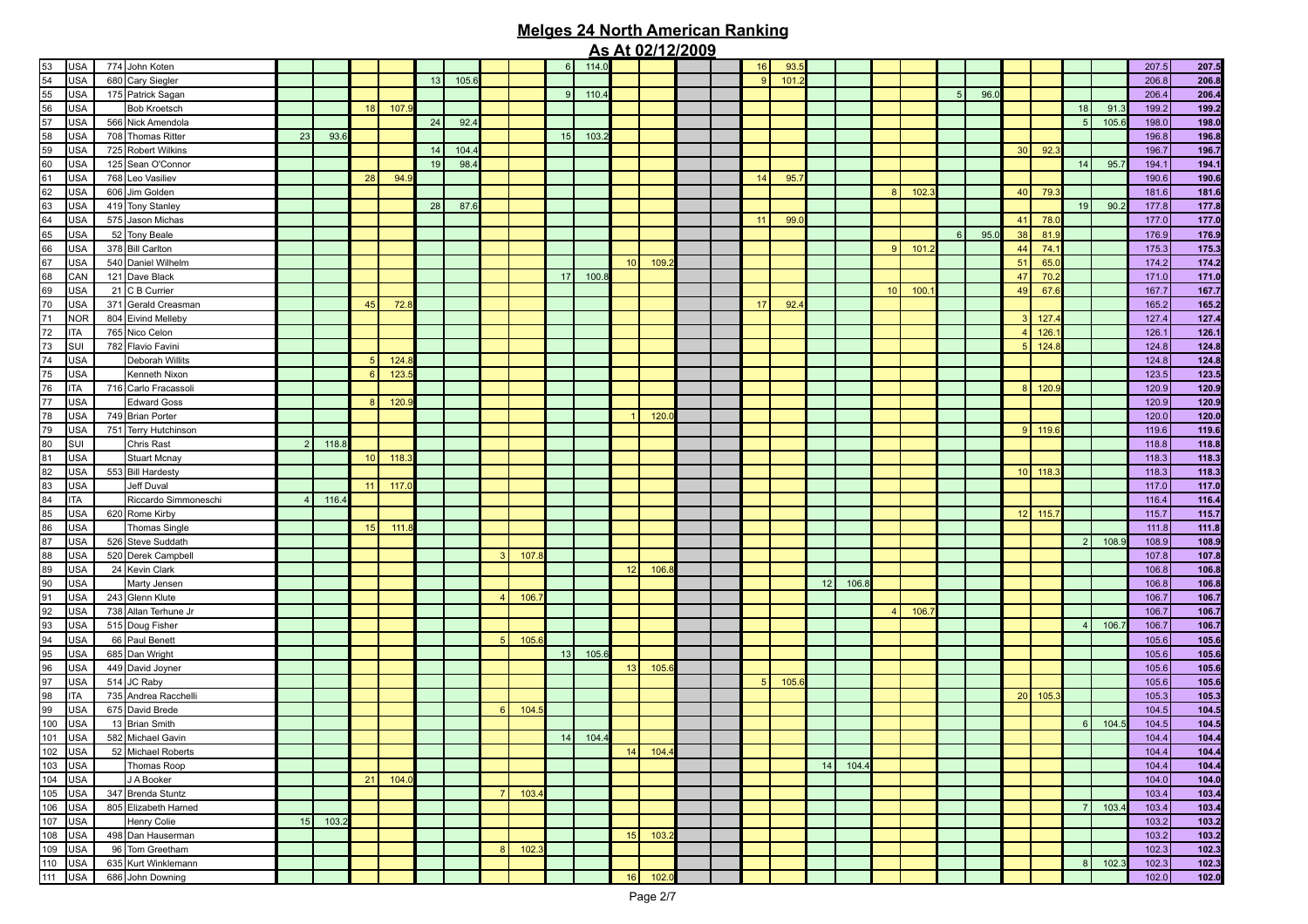|               |            |                        |    |       |    |      |                 |      |    |      |    |      |    | <u>AS ALUZI 1212009</u> |  |    |      |    |       |  |                |      |    |      |    |      |       |       |
|---------------|------------|------------------------|----|-------|----|------|-----------------|------|----|------|----|------|----|-------------------------|--|----|------|----|-------|--|----------------|------|----|------|----|------|-------|-------|
| 112           | <b>USA</b> | James Beebe            |    |       |    |      |                 |      |    |      |    |      |    |                         |  |    |      | 16 | 102.0 |  |                |      |    |      |    |      | 102.0 | 102.0 |
| 113           | <b>USA</b> | Peter Commette         |    |       | 23 | 101  |                 |      |    |      |    |      |    |                         |  |    |      |    |       |  |                |      |    |      |    |      | 101.4 | 101.4 |
| 114           | <b>USA</b> | 161 Marv Toland        |    |       |    |      |                 |      | 9  | 101. |    |      |    |                         |  |    |      |    |       |  |                |      |    |      |    |      | 101.2 | 101.2 |
| 115           | <b>USA</b> | <b>TBA</b>             | 17 | 100.8 |    |      |                 |      |    |      |    |      |    |                         |  |    |      |    |       |  |                |      |    |      |    |      | 100.8 | 100.8 |
| 116           | <b>USA</b> | 222 Christopher Farkas |    |       |    |      |                 |      |    |      |    |      | 17 | 100.8                   |  |    |      |    |       |  |                |      |    |      |    |      | 100.8 | 100.8 |
| 117           | <b>USA</b> |                        |    |       |    |      |                 |      |    | 100. |    |      |    |                         |  |    |      |    |       |  |                |      |    |      |    |      |       |       |
|               |            | 591 Tom Reinertson     |    |       |    |      |                 |      | 10 |      |    |      |    |                         |  |    |      |    |       |  |                |      |    |      |    |      | 100.1 | 100.1 |
| 118           | <b>USA</b> | 248 Thomas Klenke      |    |       |    |      |                 |      |    |      |    |      | 18 | 99.                     |  |    |      |    |       |  |                |      |    |      |    |      | 99.6  | 99.6  |
| 119           | <b>USA</b> | Jon Schumacher         |    |       |    |      |                 |      |    |      |    |      |    |                         |  |    |      | 18 | 99.6  |  |                |      |    |      |    |      | 99.6  | 99.6  |
| 120           | <b>USA</b> | 352 Peter Graves       |    |       |    |      |                 |      | 11 | 99.  |    |      |    |                         |  |    |      |    |       |  |                |      |    |      |    |      | 99.0  | 99.0  |
| 121           | <b>NED</b> | 569/78 Zetzema Wietse  |    |       |    |      |                 |      |    |      |    |      |    |                         |  |    |      |    |       |  |                |      | 25 | 98.8 |    |      | 98.8  | 98.8  |
| 122           | <b>USA</b> | 77 Robert Harf         |    |       |    |      |                 |      |    |      |    |      | 19 | 98.4                    |  |    |      |    |       |  |                |      |    |      |    |      | 98.4  | 98.4  |
| 123           | <b>USA</b> | Mac VanStratt          |    |       |    |      |                 |      |    |      |    |      |    |                         |  |    |      | 19 | 98.4  |  |                |      |    |      |    |      | 98.4  | 98.4  |
| 124           | <b>USA</b> | 603 Tom Freytag        |    |       |    |      |                 |      |    |      |    |      |    |                         |  |    |      |    |       |  | 3              | 98.0 |    |      |    |      | 98.0  | 98.0  |
| 125           | <b>USA</b> | 202 Laurie Bunn        |    |       |    |      |                 |      |    |      | 20 | 97.2 |    |                         |  |    |      |    |       |  |                |      |    |      |    |      | 97.2  | 97.2  |
| 126           | <b>USA</b> | 300 Andre Peixoto      |    |       |    |      |                 |      |    |      |    |      | 20 | 97.2                    |  |    |      |    |       |  |                |      |    |      |    |      | 97.2  | 97.2  |
| 127           | <b>USA</b> | 744 Stephen Shafer     |    |       |    |      |                 |      |    |      |    |      |    |                         |  |    |      |    |       |  |                |      | 27 | 96.2 |    |      | 96.2  | 96.2  |
| 128           | <b>USA</b> | 99 Rob Bunn            |    |       |    |      |                 |      |    |      | 21 | 96.0 |    |                         |  |    |      |    |       |  |                |      |    |      |    |      | 96.0  | 96.0  |
| 129           |            |                        |    |       |    |      |                 |      |    |      |    |      |    | 96.                     |  |    |      |    |       |  |                |      |    |      |    |      |       |       |
|               | <b>USA</b> | 417 Neil Ruxton        |    |       |    |      |                 |      |    |      |    |      | 21 |                         |  |    |      | 21 |       |  |                |      |    |      |    |      | 96.0  | 96.0  |
| 130           | <b>USA</b> | Murray Lindhout        |    |       |    |      |                 |      |    |      |    |      |    |                         |  |    |      |    | 96.0  |  |                |      |    |      |    |      | 96.0  | 96.0  |
| 131           | <b>USA</b> | 514 John Mollicone     |    |       |    |      |                 |      |    |      |    |      |    |                         |  |    |      |    |       |  |                |      | 28 | 94.9 |    |      | 94.9  | 94.9  |
| 132           | <b>USA</b> | Jennifer Wilson        | 22 | 94.8  |    |      |                 |      |    |      |    |      |    |                         |  |    |      |    |       |  |                |      |    |      |    |      | 94.8  | 94.8  |
| 133           | <b>USA</b> | 200 Todd McKenzie      |    |       |    |      |                 |      |    |      |    |      |    |                         |  | 15 | 94.6 |    |       |  |                |      |    |      |    |      | 94.6  | 94.6  |
| 134           | <b>USA</b> | 750 Peter Cucci        |    |       |    |      |                 |      |    |      |    |      |    |                         |  |    |      |    |       |  |                |      |    |      | 15 | 94.6 | 94.6  | 94.6  |
| 135           | <b>USA</b> | 500 B Newcomb          |    |       |    |      |                 |      |    |      |    |      |    |                         |  |    |      |    |       |  | 7              | 94.0 |    |      |    |      | 94.0  | 94.0  |
| 136           | <b>USA</b> | 346 Marc Steyn         |    |       |    |      |                 |      |    |      | 23 | 93.6 |    |                         |  |    |      |    |       |  |                |      |    |      |    |      | 93.6  | 93.6  |
| 137           | <b>USA</b> | Dave Skibowski         |    |       |    |      |                 |      |    |      |    |      |    |                         |  |    |      | 23 | 93.6  |  |                |      |    |      |    |      | 93.6  | 93.6  |
| 138           | <b>FRA</b> | 644 Henri Samuel       |    |       |    |      |                 |      |    |      |    |      |    |                         |  |    |      |    |       |  |                |      | 29 | 93.6 |    |      | 93.6  | 93.6  |
| 139           | <b>USA</b> | 292 Warren Doyle       |    |       |    |      |                 |      |    |      |    |      |    |                         |  |    |      |    |       |  |                |      |    |      | 16 | 93.5 | 93.5  | 93.5  |
| 140           | <b>USA</b> | Marc Nugent            |    |       |    |      |                 |      |    |      |    |      |    |                         |  |    |      | 24 | 92.4  |  |                |      |    |      |    |      | 92.4  | 92.4  |
| 141           | <b>USA</b> | 542 Alex Steel         |    |       |    |      |                 |      |    |      |    |      |    |                         |  |    |      |    |       |  |                |      |    |      | 17 | 92.4 | 92.4  | 92.4  |
| 142           | <b>USA</b> | Chris Schoendorf       |    |       | 30 | 92.  |                 |      |    |      |    |      |    |                         |  |    |      |    |       |  |                |      |    |      |    |      | 92.3  | 92.3  |
| 143           | <b>USA</b> | 545 T Trajovich        |    |       |    |      |                 |      |    |      |    |      |    |                         |  |    |      |    |       |  | 9 <sup>1</sup> | 92.0 |    |      |    |      | 92.0  | 92.0  |
| 144           | <b>USA</b> |                        |    |       |    |      |                 |      |    |      | 25 |      |    |                         |  |    |      |    |       |  |                |      |    |      |    |      |       | 91.2  |
|               |            | 414 Lance Smotherman   |    |       |    |      |                 |      |    |      |    | 91.2 |    |                         |  |    |      |    |       |  |                |      |    |      |    |      | 91.2  |       |
| 145           | <b>USA</b> | Chris Lamb             |    |       |    |      |                 |      |    |      |    |      |    |                         |  |    |      | 25 | 91.2  |  |                |      |    |      |    |      | 91.2  | 91.2  |
| 146           | <b>USA</b> | 495 Seeburg            |    |       |    |      |                 |      |    |      |    |      |    |                         |  |    |      |    |       |  | 10             | 91.0 |    |      |    |      | 91.0  | 91.0  |
| 147           | <b>USA</b> | 12 Brian Poppert       |    |       |    |      |                 |      |    |      | 26 | 90.0 |    |                         |  |    |      |    |       |  |                |      |    |      |    |      | 90.0  | 90.0  |
| 148           | <b>USA</b> | Shelli Rodwell         |    |       |    |      |                 |      |    |      |    |      |    |                         |  |    |      | 26 | 90.0  |  |                |      |    |      |    |      | 90.0  | 90.0  |
| 149           | <b>USA</b> | Robert Mcelwain        |    |       | 32 | 89.7 |                 |      |    |      |    |      |    |                         |  |    |      |    |       |  |                |      |    |      |    |      | 89.7  | 89.7  |
| 150           | <b>USA</b> | Steve Howe             | 27 | 88.8  |    |      |                 |      |    |      |    |      |    |                         |  |    |      |    |       |  |                |      |    |      |    |      | 88.8  | 88.8  |
| 151           | <b>USA</b> | 78 Marc Bailey         |    |       |    |      | 27              | 88.8 |    |      |    |      |    |                         |  |    |      |    |       |  |                |      |    |      |    |      | 88.8  | 88.8  |
| 152           | <b>USA</b> | 802 David Dellenbaugh  |    |       |    |      |                 |      |    |      |    |      |    |                         |  |    |      |    |       |  |                |      | 33 | 88.4 |    |      | 88.4  | 88.4  |
| 153           | <b>USA</b> | 518 G Henry            |    |       |    |      |                 |      |    |      |    |      |    |                         |  |    |      |    |       |  | 13             | 88.0 |    |      |    |      | 88.0  | 88.0  |
| 154           | <b>USA</b> | Wolf Lixfield          | 28 | 87.6  |    |      |                 |      |    |      |    |      |    |                         |  |    |      |    |       |  |                |      |    |      |    |      | 87.6  | 87.6  |
| 155           | <b>USA</b> | 275 M Spiegel          |    |       |    |      |                 |      |    |      |    |      |    |                         |  |    |      |    |       |  | 14             | 87.0 |    |      |    |      | 87.0  | 87.0  |
| 156           | <b>USA</b> | Lawrence               | 29 | 86.4  |    |      |                 |      |    |      |    |      |    |                         |  |    |      |    |       |  |                |      |    |      |    |      | 86.4  | 86.4  |
| 157           | <b>USA</b> | 32 Dennis Carriere     |    |       |    |      | 29              | 86.4 |    |      |    |      |    |                         |  |    |      |    |       |  |                |      |    |      |    |      | 86.4  | 86.4  |
| 158           | <b>USA</b> | David Arata            |    |       | 35 | 85.8 |                 |      |    |      |    |      |    |                         |  |    |      |    |       |  |                |      |    |      |    |      | 85.8  | 85.8  |
| 159           | SWE        |                        | 30 | 85.2  |    |      |                 |      |    |      |    |      |    |                         |  |    |      |    |       |  |                |      |    |      |    |      |       | 85.2  |
|               |            | <b>Torsten Bergh</b>   |    |       |    |      |                 |      |    |      |    |      |    |                         |  |    |      |    |       |  |                |      |    |      |    |      | 85.2  |       |
| 160           | <b>USA</b> | 526 Ben Poucher        |    |       |    |      | 30 <sup>°</sup> | 85.2 |    |      |    |      |    |                         |  |    |      |    |       |  |                |      |    |      |    |      | 85.2  | 85.2  |
| 161 USA       |            | 13 J Frisinger         |    |       |    |      |                 |      |    |      |    |      |    |                         |  |    |      |    |       |  | 16             | 85.0 |    |      |    |      | 85.0  | 85.0  |
|               | 162 UKR    | 661 Vasyl Gureyev      |    |       |    |      |                 |      |    |      |    |      |    |                         |  |    |      |    |       |  |                |      | 36 | 84.5 |    |      | 84.5  | 84.5  |
| $\boxed{163}$ | <b>USA</b> | Kai Cox                |    |       | 37 | 83.2 |                 |      |    |      |    |      |    |                         |  |    |      |    |       |  |                |      |    |      |    |      | 83.2  | 83.2  |
| 164           | <b>USA</b> | 522 A Stokes           |    |       |    |      |                 |      |    |      |    |      |    |                         |  |    |      |    |       |  | 18             | 83.0 |    |      |    |      | 83.0  | 83.0  |
| 165           | <b>USA</b> | Shawn Grisham          | 32 | 82.8  |    |      |                 |      |    |      |    |      |    |                         |  |    |      |    |       |  |                |      |    |      |    |      | 82.8  | 82.8  |
| 166           | <b>USA</b> | 443 Lyon/Wall          |    |       |    |      |                 |      |    |      |    |      |    |                         |  |    |      |    |       |  | 19             | 82.0 |    |      |    |      | 82.0  | 82.0  |
| 167           | <b>USA</b> | Michael Royer          |    |       | 38 | 81.9 |                 |      |    |      |    |      |    |                         |  |    |      |    |       |  |                |      |    |      |    |      | 81.9  | 81.9  |
| 168           | <b>USA</b> | 312 K Tegler/S Boho    |    |       |    |      |                 |      |    |      |    |      |    |                         |  |    |      |    |       |  | 20             | 81.0 |    |      |    |      | 81.0  | 81.0  |
| 169           | <b>USA</b> | Scott Foxman           |    |       | 39 | 80.6 |                 |      |    |      |    |      |    |                         |  |    |      |    |       |  |                |      |    |      |    |      | 80.6  | 80.6  |
| 170 USA       |            | Frank Davenport        |    |       | 40 | 79.3 |                 |      |    |      |    |      |    |                         |  |    |      |    |       |  |                |      |    |      |    |      | 79.3  | 79.3  |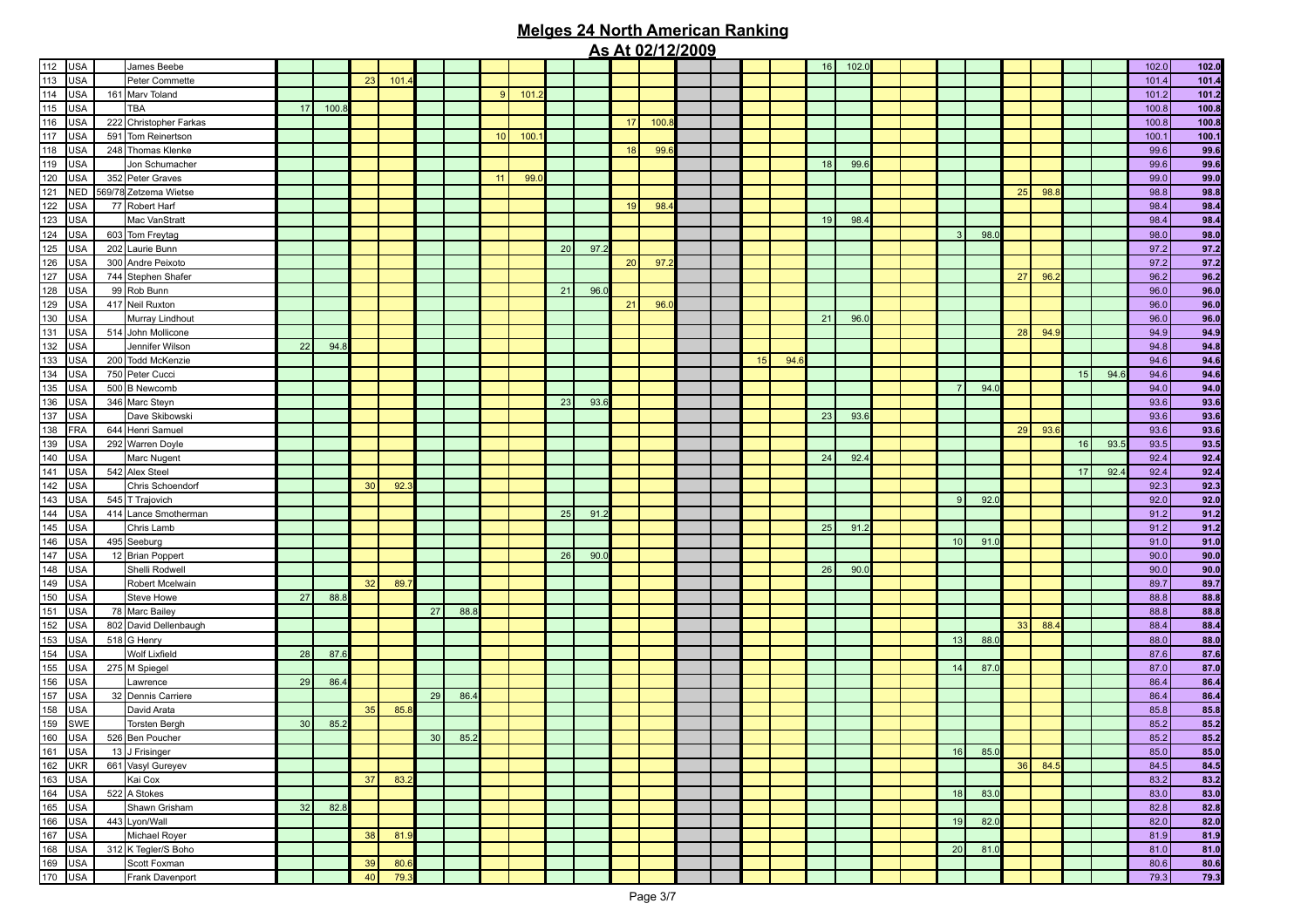|  |                  |  |    |      |  |  |  |  | <u>AS ALUZITZIZUUS</u> |  |  |  |  |  |         |  |      |                                                                                             |
|--|------------------|--|----|------|--|--|--|--|------------------------|--|--|--|--|--|---------|--|------|---------------------------------------------------------------------------------------------|
|  | Chris Carnell    |  | 41 | 78.0 |  |  |  |  |                        |  |  |  |  |  |         |  | 78.0 | $\begin{array}{r} \n 78.0 \\ \hline\n 76.7 \\ \hline\n 76.7 \\ \hline\n 75.4\n \end{array}$ |
|  | Michael Catalano |  | 42 | 76.7 |  |  |  |  |                        |  |  |  |  |  |         |  | 76.7 |                                                                                             |
|  | 770 Andrew Wills |  |    |      |  |  |  |  |                        |  |  |  |  |  | 42 76.7 |  | 76.7 |                                                                                             |
|  | Scott Baste      |  | 43 | 75.4 |  |  |  |  |                        |  |  |  |  |  |         |  | 75.4 |                                                                                             |
|  |                  |  |    |      |  |  |  |  |                        |  |  |  |  |  |         |  |      |                                                                                             |
|  |                  |  |    |      |  |  |  |  |                        |  |  |  |  |  |         |  |      |                                                                                             |
|  |                  |  |    |      |  |  |  |  |                        |  |  |  |  |  |         |  |      |                                                                                             |
|  |                  |  |    |      |  |  |  |  |                        |  |  |  |  |  |         |  |      |                                                                                             |
|  |                  |  |    |      |  |  |  |  |                        |  |  |  |  |  |         |  |      |                                                                                             |
|  |                  |  |    |      |  |  |  |  |                        |  |  |  |  |  |         |  |      |                                                                                             |
|  |                  |  |    |      |  |  |  |  |                        |  |  |  |  |  |         |  |      |                                                                                             |
|  |                  |  |    |      |  |  |  |  |                        |  |  |  |  |  |         |  |      |                                                                                             |
|  |                  |  |    |      |  |  |  |  |                        |  |  |  |  |  |         |  |      |                                                                                             |
|  |                  |  |    |      |  |  |  |  |                        |  |  |  |  |  |         |  |      |                                                                                             |
|  |                  |  |    |      |  |  |  |  |                        |  |  |  |  |  |         |  |      |                                                                                             |
|  |                  |  |    |      |  |  |  |  |                        |  |  |  |  |  |         |  |      |                                                                                             |
|  |                  |  |    |      |  |  |  |  |                        |  |  |  |  |  |         |  |      |                                                                                             |
|  |                  |  |    |      |  |  |  |  |                        |  |  |  |  |  |         |  |      |                                                                                             |
|  |                  |  |    |      |  |  |  |  |                        |  |  |  |  |  |         |  |      |                                                                                             |
|  |                  |  |    |      |  |  |  |  |                        |  |  |  |  |  |         |  |      |                                                                                             |
|  |                  |  |    |      |  |  |  |  |                        |  |  |  |  |  |         |  |      |                                                                                             |
|  |                  |  |    |      |  |  |  |  |                        |  |  |  |  |  |         |  |      |                                                                                             |
|  |                  |  |    |      |  |  |  |  |                        |  |  |  |  |  |         |  |      |                                                                                             |
|  |                  |  |    |      |  |  |  |  |                        |  |  |  |  |  |         |  |      |                                                                                             |
|  |                  |  |    |      |  |  |  |  |                        |  |  |  |  |  |         |  |      |                                                                                             |
|  |                  |  |    |      |  |  |  |  |                        |  |  |  |  |  |         |  |      |                                                                                             |
|  |                  |  |    |      |  |  |  |  |                        |  |  |  |  |  |         |  |      |                                                                                             |
|  |                  |  |    |      |  |  |  |  |                        |  |  |  |  |  |         |  |      |                                                                                             |
|  |                  |  |    |      |  |  |  |  |                        |  |  |  |  |  |         |  |      |                                                                                             |
|  |                  |  |    |      |  |  |  |  |                        |  |  |  |  |  |         |  |      |                                                                                             |
|  |                  |  |    |      |  |  |  |  |                        |  |  |  |  |  |         |  |      |                                                                                             |
|  |                  |  |    |      |  |  |  |  |                        |  |  |  |  |  |         |  |      |                                                                                             |
|  |                  |  |    |      |  |  |  |  |                        |  |  |  |  |  |         |  |      |                                                                                             |
|  |                  |  |    |      |  |  |  |  |                        |  |  |  |  |  |         |  |      |                                                                                             |
|  |                  |  |    |      |  |  |  |  |                        |  |  |  |  |  |         |  |      |                                                                                             |
|  |                  |  |    |      |  |  |  |  |                        |  |  |  |  |  |         |  |      |                                                                                             |
|  |                  |  |    |      |  |  |  |  |                        |  |  |  |  |  |         |  |      |                                                                                             |
|  |                  |  |    |      |  |  |  |  |                        |  |  |  |  |  |         |  |      |                                                                                             |
|  |                  |  |    |      |  |  |  |  |                        |  |  |  |  |  |         |  |      |                                                                                             |
|  |                  |  |    |      |  |  |  |  |                        |  |  |  |  |  |         |  |      |                                                                                             |
|  |                  |  |    |      |  |  |  |  |                        |  |  |  |  |  |         |  |      |                                                                                             |
|  |                  |  |    |      |  |  |  |  |                        |  |  |  |  |  |         |  |      |                                                                                             |
|  |                  |  |    |      |  |  |  |  |                        |  |  |  |  |  |         |  |      |                                                                                             |
|  |                  |  |    |      |  |  |  |  |                        |  |  |  |  |  |         |  |      |                                                                                             |
|  |                  |  |    |      |  |  |  |  |                        |  |  |  |  |  |         |  |      |                                                                                             |
|  |                  |  |    |      |  |  |  |  |                        |  |  |  |  |  |         |  |      |                                                                                             |
|  |                  |  |    |      |  |  |  |  |                        |  |  |  |  |  |         |  |      |                                                                                             |
|  |                  |  |    |      |  |  |  |  |                        |  |  |  |  |  |         |  |      |                                                                                             |
|  |                  |  |    |      |  |  |  |  |                        |  |  |  |  |  |         |  |      |                                                                                             |
|  |                  |  |    |      |  |  |  |  |                        |  |  |  |  |  |         |  |      |                                                                                             |
|  |                  |  |    |      |  |  |  |  |                        |  |  |  |  |  |         |  |      |                                                                                             |
|  |                  |  |    |      |  |  |  |  |                        |  |  |  |  |  |         |  |      |                                                                                             |
|  |                  |  |    |      |  |  |  |  |                        |  |  |  |  |  |         |  |      |                                                                                             |
|  |                  |  |    |      |  |  |  |  |                        |  |  |  |  |  |         |  |      |                                                                                             |
|  |                  |  |    |      |  |  |  |  |                        |  |  |  |  |  |         |  |      |                                                                                             |
|  |                  |  |    |      |  |  |  |  |                        |  |  |  |  |  |         |  |      |                                                                                             |
|  |                  |  |    |      |  |  |  |  |                        |  |  |  |  |  |         |  |      |                                                                                             |
|  |                  |  |    |      |  |  |  |  |                        |  |  |  |  |  |         |  |      |                                                                                             |
|  |                  |  |    |      |  |  |  |  |                        |  |  |  |  |  |         |  |      |                                                                                             |
|  |                  |  |    |      |  |  |  |  |                        |  |  |  |  |  |         |  |      |                                                                                             |
|  |                  |  |    |      |  |  |  |  |                        |  |  |  |  |  |         |  |      |                                                                                             |
|  |                  |  |    |      |  |  |  |  |                        |  |  |  |  |  |         |  |      |                                                                                             |
|  |                  |  |    |      |  |  |  |  |                        |  |  |  |  |  |         |  |      |                                                                                             |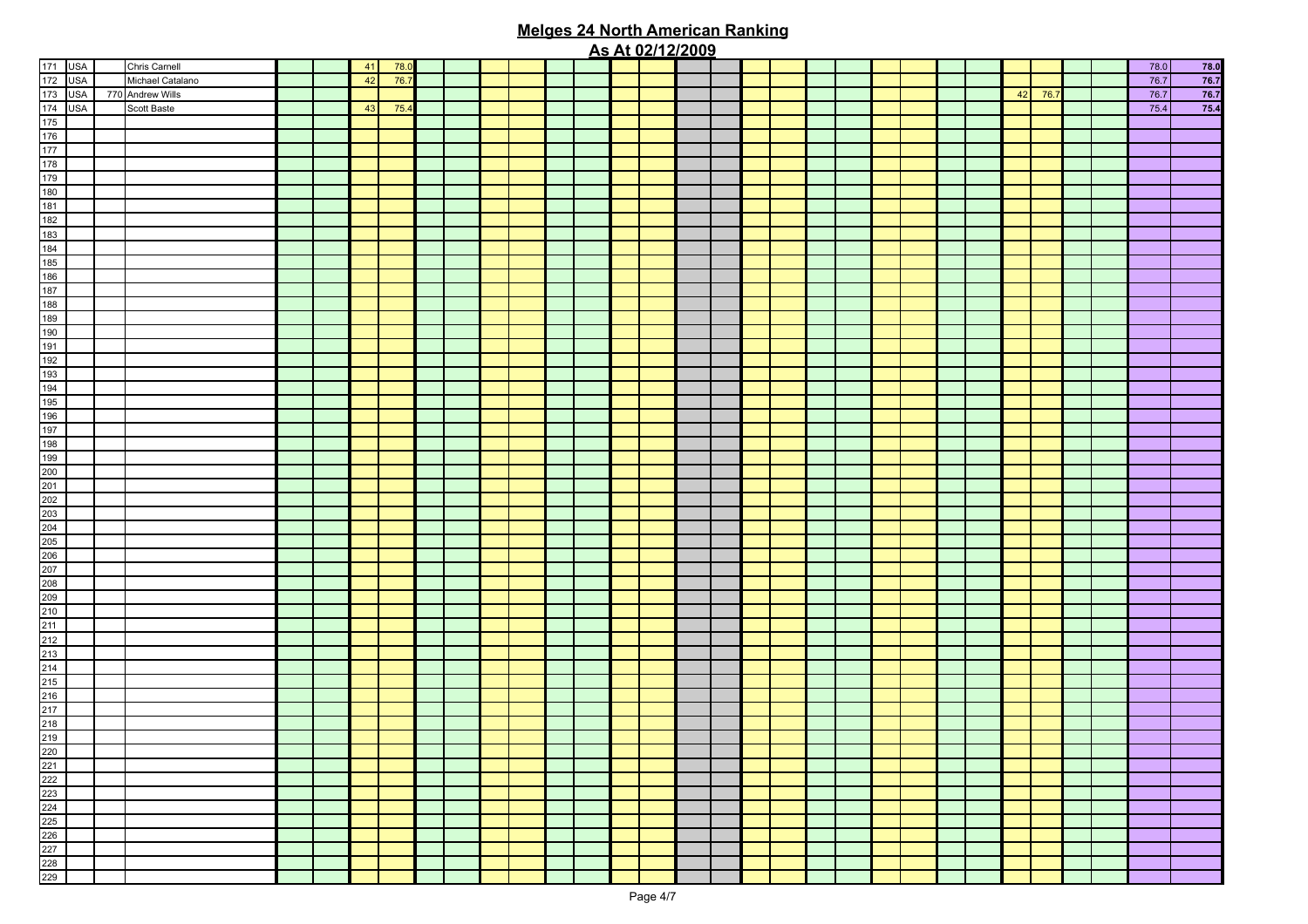|                                                                    |  |  |  |  |  |  |  | <u>As At 02/12/2009</u> |  |  |  |  |  |  |  |  |
|--------------------------------------------------------------------|--|--|--|--|--|--|--|-------------------------|--|--|--|--|--|--|--|--|
|                                                                    |  |  |  |  |  |  |  |                         |  |  |  |  |  |  |  |  |
|                                                                    |  |  |  |  |  |  |  |                         |  |  |  |  |  |  |  |  |
|                                                                    |  |  |  |  |  |  |  |                         |  |  |  |  |  |  |  |  |
|                                                                    |  |  |  |  |  |  |  |                         |  |  |  |  |  |  |  |  |
|                                                                    |  |  |  |  |  |  |  |                         |  |  |  |  |  |  |  |  |
|                                                                    |  |  |  |  |  |  |  |                         |  |  |  |  |  |  |  |  |
|                                                                    |  |  |  |  |  |  |  |                         |  |  |  |  |  |  |  |  |
|                                                                    |  |  |  |  |  |  |  |                         |  |  |  |  |  |  |  |  |
|                                                                    |  |  |  |  |  |  |  |                         |  |  |  |  |  |  |  |  |
|                                                                    |  |  |  |  |  |  |  |                         |  |  |  |  |  |  |  |  |
|                                                                    |  |  |  |  |  |  |  |                         |  |  |  |  |  |  |  |  |
|                                                                    |  |  |  |  |  |  |  |                         |  |  |  |  |  |  |  |  |
|                                                                    |  |  |  |  |  |  |  |                         |  |  |  |  |  |  |  |  |
|                                                                    |  |  |  |  |  |  |  |                         |  |  |  |  |  |  |  |  |
|                                                                    |  |  |  |  |  |  |  |                         |  |  |  |  |  |  |  |  |
|                                                                    |  |  |  |  |  |  |  |                         |  |  |  |  |  |  |  |  |
|                                                                    |  |  |  |  |  |  |  |                         |  |  |  |  |  |  |  |  |
|                                                                    |  |  |  |  |  |  |  |                         |  |  |  |  |  |  |  |  |
|                                                                    |  |  |  |  |  |  |  |                         |  |  |  |  |  |  |  |  |
|                                                                    |  |  |  |  |  |  |  |                         |  |  |  |  |  |  |  |  |
|                                                                    |  |  |  |  |  |  |  |                         |  |  |  |  |  |  |  |  |
|                                                                    |  |  |  |  |  |  |  |                         |  |  |  |  |  |  |  |  |
|                                                                    |  |  |  |  |  |  |  |                         |  |  |  |  |  |  |  |  |
|                                                                    |  |  |  |  |  |  |  |                         |  |  |  |  |  |  |  |  |
|                                                                    |  |  |  |  |  |  |  |                         |  |  |  |  |  |  |  |  |
|                                                                    |  |  |  |  |  |  |  |                         |  |  |  |  |  |  |  |  |
|                                                                    |  |  |  |  |  |  |  |                         |  |  |  |  |  |  |  |  |
|                                                                    |  |  |  |  |  |  |  |                         |  |  |  |  |  |  |  |  |
|                                                                    |  |  |  |  |  |  |  |                         |  |  |  |  |  |  |  |  |
|                                                                    |  |  |  |  |  |  |  |                         |  |  |  |  |  |  |  |  |
|                                                                    |  |  |  |  |  |  |  |                         |  |  |  |  |  |  |  |  |
|                                                                    |  |  |  |  |  |  |  |                         |  |  |  |  |  |  |  |  |
|                                                                    |  |  |  |  |  |  |  |                         |  |  |  |  |  |  |  |  |
|                                                                    |  |  |  |  |  |  |  |                         |  |  |  |  |  |  |  |  |
|                                                                    |  |  |  |  |  |  |  |                         |  |  |  |  |  |  |  |  |
|                                                                    |  |  |  |  |  |  |  |                         |  |  |  |  |  |  |  |  |
|                                                                    |  |  |  |  |  |  |  |                         |  |  |  |  |  |  |  |  |
|                                                                    |  |  |  |  |  |  |  |                         |  |  |  |  |  |  |  |  |
|                                                                    |  |  |  |  |  |  |  |                         |  |  |  |  |  |  |  |  |
|                                                                    |  |  |  |  |  |  |  |                         |  |  |  |  |  |  |  |  |
|                                                                    |  |  |  |  |  |  |  |                         |  |  |  |  |  |  |  |  |
|                                                                    |  |  |  |  |  |  |  |                         |  |  |  |  |  |  |  |  |
|                                                                    |  |  |  |  |  |  |  |                         |  |  |  |  |  |  |  |  |
|                                                                    |  |  |  |  |  |  |  |                         |  |  |  |  |  |  |  |  |
|                                                                    |  |  |  |  |  |  |  |                         |  |  |  |  |  |  |  |  |
|                                                                    |  |  |  |  |  |  |  |                         |  |  |  |  |  |  |  |  |
|                                                                    |  |  |  |  |  |  |  |                         |  |  |  |  |  |  |  |  |
|                                                                    |  |  |  |  |  |  |  |                         |  |  |  |  |  |  |  |  |
|                                                                    |  |  |  |  |  |  |  |                         |  |  |  |  |  |  |  |  |
|                                                                    |  |  |  |  |  |  |  |                         |  |  |  |  |  |  |  |  |
|                                                                    |  |  |  |  |  |  |  |                         |  |  |  |  |  |  |  |  |
|                                                                    |  |  |  |  |  |  |  |                         |  |  |  |  |  |  |  |  |
|                                                                    |  |  |  |  |  |  |  |                         |  |  |  |  |  |  |  |  |
|                                                                    |  |  |  |  |  |  |  |                         |  |  |  |  |  |  |  |  |
|                                                                    |  |  |  |  |  |  |  |                         |  |  |  |  |  |  |  |  |
|                                                                    |  |  |  |  |  |  |  |                         |  |  |  |  |  |  |  |  |
|                                                                    |  |  |  |  |  |  |  |                         |  |  |  |  |  |  |  |  |
|                                                                    |  |  |  |  |  |  |  |                         |  |  |  |  |  |  |  |  |
|                                                                    |  |  |  |  |  |  |  |                         |  |  |  |  |  |  |  |  |
|                                                                    |  |  |  |  |  |  |  |                         |  |  |  |  |  |  |  |  |
|                                                                    |  |  |  |  |  |  |  |                         |  |  |  |  |  |  |  |  |
|                                                                    |  |  |  |  |  |  |  |                         |  |  |  |  |  |  |  |  |
|                                                                    |  |  |  |  |  |  |  |                         |  |  |  |  |  |  |  |  |
| 279<br>280<br>281<br>282<br>282<br>283<br>285<br>286<br>287<br>288 |  |  |  |  |  |  |  |                         |  |  |  |  |  |  |  |  |
|                                                                    |  |  |  |  |  |  |  |                         |  |  |  |  |  |  |  |  |
|                                                                    |  |  |  |  |  |  |  |                         |  |  |  |  |  |  |  |  |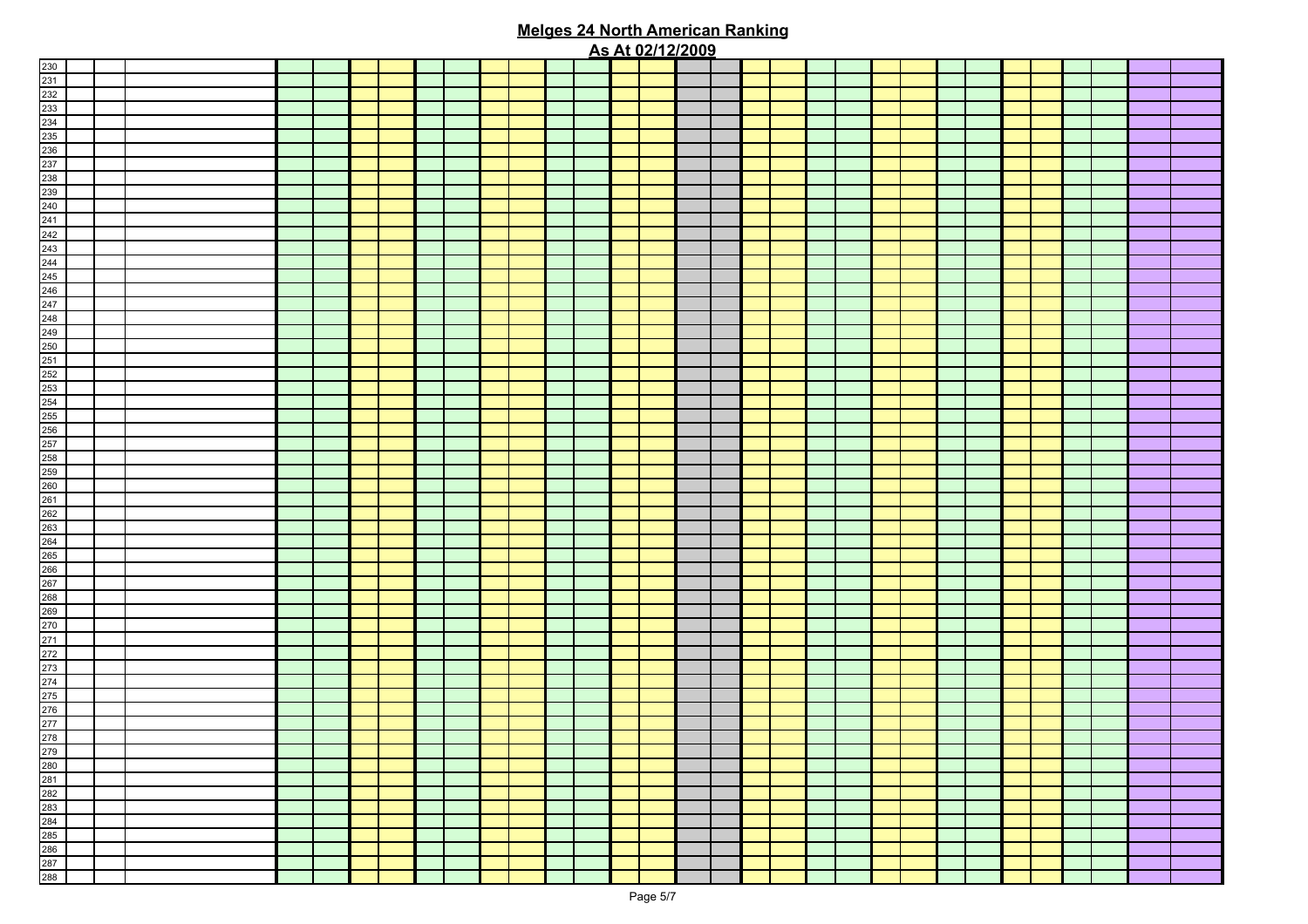|                                                                                                                                                                                                                                                                                                                                                                                                                                                                                                                  |  |  |  |  |  |  |  | <u>As At 02/12/2009</u> |  |  |  |  |  |  |  |  |
|------------------------------------------------------------------------------------------------------------------------------------------------------------------------------------------------------------------------------------------------------------------------------------------------------------------------------------------------------------------------------------------------------------------------------------------------------------------------------------------------------------------|--|--|--|--|--|--|--|-------------------------|--|--|--|--|--|--|--|--|
|                                                                                                                                                                                                                                                                                                                                                                                                                                                                                                                  |  |  |  |  |  |  |  |                         |  |  |  |  |  |  |  |  |
|                                                                                                                                                                                                                                                                                                                                                                                                                                                                                                                  |  |  |  |  |  |  |  |                         |  |  |  |  |  |  |  |  |
|                                                                                                                                                                                                                                                                                                                                                                                                                                                                                                                  |  |  |  |  |  |  |  |                         |  |  |  |  |  |  |  |  |
|                                                                                                                                                                                                                                                                                                                                                                                                                                                                                                                  |  |  |  |  |  |  |  |                         |  |  |  |  |  |  |  |  |
|                                                                                                                                                                                                                                                                                                                                                                                                                                                                                                                  |  |  |  |  |  |  |  |                         |  |  |  |  |  |  |  |  |
|                                                                                                                                                                                                                                                                                                                                                                                                                                                                                                                  |  |  |  |  |  |  |  |                         |  |  |  |  |  |  |  |  |
|                                                                                                                                                                                                                                                                                                                                                                                                                                                                                                                  |  |  |  |  |  |  |  |                         |  |  |  |  |  |  |  |  |
|                                                                                                                                                                                                                                                                                                                                                                                                                                                                                                                  |  |  |  |  |  |  |  |                         |  |  |  |  |  |  |  |  |
|                                                                                                                                                                                                                                                                                                                                                                                                                                                                                                                  |  |  |  |  |  |  |  |                         |  |  |  |  |  |  |  |  |
|                                                                                                                                                                                                                                                                                                                                                                                                                                                                                                                  |  |  |  |  |  |  |  |                         |  |  |  |  |  |  |  |  |
|                                                                                                                                                                                                                                                                                                                                                                                                                                                                                                                  |  |  |  |  |  |  |  |                         |  |  |  |  |  |  |  |  |
|                                                                                                                                                                                                                                                                                                                                                                                                                                                                                                                  |  |  |  |  |  |  |  |                         |  |  |  |  |  |  |  |  |
|                                                                                                                                                                                                                                                                                                                                                                                                                                                                                                                  |  |  |  |  |  |  |  |                         |  |  |  |  |  |  |  |  |
|                                                                                                                                                                                                                                                                                                                                                                                                                                                                                                                  |  |  |  |  |  |  |  |                         |  |  |  |  |  |  |  |  |
|                                                                                                                                                                                                                                                                                                                                                                                                                                                                                                                  |  |  |  |  |  |  |  |                         |  |  |  |  |  |  |  |  |
|                                                                                                                                                                                                                                                                                                                                                                                                                                                                                                                  |  |  |  |  |  |  |  |                         |  |  |  |  |  |  |  |  |
|                                                                                                                                                                                                                                                                                                                                                                                                                                                                                                                  |  |  |  |  |  |  |  |                         |  |  |  |  |  |  |  |  |
|                                                                                                                                                                                                                                                                                                                                                                                                                                                                                                                  |  |  |  |  |  |  |  |                         |  |  |  |  |  |  |  |  |
|                                                                                                                                                                                                                                                                                                                                                                                                                                                                                                                  |  |  |  |  |  |  |  |                         |  |  |  |  |  |  |  |  |
|                                                                                                                                                                                                                                                                                                                                                                                                                                                                                                                  |  |  |  |  |  |  |  |                         |  |  |  |  |  |  |  |  |
|                                                                                                                                                                                                                                                                                                                                                                                                                                                                                                                  |  |  |  |  |  |  |  |                         |  |  |  |  |  |  |  |  |
|                                                                                                                                                                                                                                                                                                                                                                                                                                                                                                                  |  |  |  |  |  |  |  |                         |  |  |  |  |  |  |  |  |
|                                                                                                                                                                                                                                                                                                                                                                                                                                                                                                                  |  |  |  |  |  |  |  |                         |  |  |  |  |  |  |  |  |
|                                                                                                                                                                                                                                                                                                                                                                                                                                                                                                                  |  |  |  |  |  |  |  |                         |  |  |  |  |  |  |  |  |
|                                                                                                                                                                                                                                                                                                                                                                                                                                                                                                                  |  |  |  |  |  |  |  |                         |  |  |  |  |  |  |  |  |
|                                                                                                                                                                                                                                                                                                                                                                                                                                                                                                                  |  |  |  |  |  |  |  |                         |  |  |  |  |  |  |  |  |
|                                                                                                                                                                                                                                                                                                                                                                                                                                                                                                                  |  |  |  |  |  |  |  |                         |  |  |  |  |  |  |  |  |
|                                                                                                                                                                                                                                                                                                                                                                                                                                                                                                                  |  |  |  |  |  |  |  |                         |  |  |  |  |  |  |  |  |
|                                                                                                                                                                                                                                                                                                                                                                                                                                                                                                                  |  |  |  |  |  |  |  |                         |  |  |  |  |  |  |  |  |
|                                                                                                                                                                                                                                                                                                                                                                                                                                                                                                                  |  |  |  |  |  |  |  |                         |  |  |  |  |  |  |  |  |
|                                                                                                                                                                                                                                                                                                                                                                                                                                                                                                                  |  |  |  |  |  |  |  |                         |  |  |  |  |  |  |  |  |
|                                                                                                                                                                                                                                                                                                                                                                                                                                                                                                                  |  |  |  |  |  |  |  |                         |  |  |  |  |  |  |  |  |
|                                                                                                                                                                                                                                                                                                                                                                                                                                                                                                                  |  |  |  |  |  |  |  |                         |  |  |  |  |  |  |  |  |
|                                                                                                                                                                                                                                                                                                                                                                                                                                                                                                                  |  |  |  |  |  |  |  |                         |  |  |  |  |  |  |  |  |
|                                                                                                                                                                                                                                                                                                                                                                                                                                                                                                                  |  |  |  |  |  |  |  |                         |  |  |  |  |  |  |  |  |
|                                                                                                                                                                                                                                                                                                                                                                                                                                                                                                                  |  |  |  |  |  |  |  |                         |  |  |  |  |  |  |  |  |
|                                                                                                                                                                                                                                                                                                                                                                                                                                                                                                                  |  |  |  |  |  |  |  |                         |  |  |  |  |  |  |  |  |
|                                                                                                                                                                                                                                                                                                                                                                                                                                                                                                                  |  |  |  |  |  |  |  |                         |  |  |  |  |  |  |  |  |
|                                                                                                                                                                                                                                                                                                                                                                                                                                                                                                                  |  |  |  |  |  |  |  |                         |  |  |  |  |  |  |  |  |
|                                                                                                                                                                                                                                                                                                                                                                                                                                                                                                                  |  |  |  |  |  |  |  |                         |  |  |  |  |  |  |  |  |
|                                                                                                                                                                                                                                                                                                                                                                                                                                                                                                                  |  |  |  |  |  |  |  |                         |  |  |  |  |  |  |  |  |
|                                                                                                                                                                                                                                                                                                                                                                                                                                                                                                                  |  |  |  |  |  |  |  |                         |  |  |  |  |  |  |  |  |
|                                                                                                                                                                                                                                                                                                                                                                                                                                                                                                                  |  |  |  |  |  |  |  |                         |  |  |  |  |  |  |  |  |
|                                                                                                                                                                                                                                                                                                                                                                                                                                                                                                                  |  |  |  |  |  |  |  |                         |  |  |  |  |  |  |  |  |
|                                                                                                                                                                                                                                                                                                                                                                                                                                                                                                                  |  |  |  |  |  |  |  |                         |  |  |  |  |  |  |  |  |
|                                                                                                                                                                                                                                                                                                                                                                                                                                                                                                                  |  |  |  |  |  |  |  |                         |  |  |  |  |  |  |  |  |
|                                                                                                                                                                                                                                                                                                                                                                                                                                                                                                                  |  |  |  |  |  |  |  |                         |  |  |  |  |  |  |  |  |
|                                                                                                                                                                                                                                                                                                                                                                                                                                                                                                                  |  |  |  |  |  |  |  |                         |  |  |  |  |  |  |  |  |
|                                                                                                                                                                                                                                                                                                                                                                                                                                                                                                                  |  |  |  |  |  |  |  |                         |  |  |  |  |  |  |  |  |
|                                                                                                                                                                                                                                                                                                                                                                                                                                                                                                                  |  |  |  |  |  |  |  |                         |  |  |  |  |  |  |  |  |
|                                                                                                                                                                                                                                                                                                                                                                                                                                                                                                                  |  |  |  |  |  |  |  |                         |  |  |  |  |  |  |  |  |
| $\frac{289}{290} \underline{292} \underline{293} \underline{293} \underline{293} \underline{293} \underline{293} \underline{293} \underline{293} \underline{293} \underline{293} \underline{293} \underline{293} \underline{293} \underline{293} \underline{293} \underline{293} \underline{293} \underline{293} \underline{293} \underline{293} \underline{293} \underline{293} \underline{293} \underline{293} \underline{293} \underline{293} \underline{293} \underline{293} \underline{293} \underline{293$ |  |  |  |  |  |  |  |                         |  |  |  |  |  |  |  |  |
|                                                                                                                                                                                                                                                                                                                                                                                                                                                                                                                  |  |  |  |  |  |  |  |                         |  |  |  |  |  |  |  |  |
|                                                                                                                                                                                                                                                                                                                                                                                                                                                                                                                  |  |  |  |  |  |  |  |                         |  |  |  |  |  |  |  |  |
|                                                                                                                                                                                                                                                                                                                                                                                                                                                                                                                  |  |  |  |  |  |  |  |                         |  |  |  |  |  |  |  |  |
|                                                                                                                                                                                                                                                                                                                                                                                                                                                                                                                  |  |  |  |  |  |  |  |                         |  |  |  |  |  |  |  |  |
|                                                                                                                                                                                                                                                                                                                                                                                                                                                                                                                  |  |  |  |  |  |  |  |                         |  |  |  |  |  |  |  |  |
|                                                                                                                                                                                                                                                                                                                                                                                                                                                                                                                  |  |  |  |  |  |  |  |                         |  |  |  |  |  |  |  |  |
|                                                                                                                                                                                                                                                                                                                                                                                                                                                                                                                  |  |  |  |  |  |  |  |                         |  |  |  |  |  |  |  |  |
|                                                                                                                                                                                                                                                                                                                                                                                                                                                                                                                  |  |  |  |  |  |  |  |                         |  |  |  |  |  |  |  |  |
|                                                                                                                                                                                                                                                                                                                                                                                                                                                                                                                  |  |  |  |  |  |  |  |                         |  |  |  |  |  |  |  |  |
|                                                                                                                                                                                                                                                                                                                                                                                                                                                                                                                  |  |  |  |  |  |  |  |                         |  |  |  |  |  |  |  |  |
| $\begin{array}{r} 338 \\ 339 \\ 340 \\ 341 \\ 342 \\ 343 \\ 344 \\ 345 \\ 346 \\ 347 \end{array}$                                                                                                                                                                                                                                                                                                                                                                                                                |  |  |  |  |  |  |  |                         |  |  |  |  |  |  |  |  |
|                                                                                                                                                                                                                                                                                                                                                                                                                                                                                                                  |  |  |  |  |  |  |  |                         |  |  |  |  |  |  |  |  |
|                                                                                                                                                                                                                                                                                                                                                                                                                                                                                                                  |  |  |  |  |  |  |  |                         |  |  |  |  |  |  |  |  |
|                                                                                                                                                                                                                                                                                                                                                                                                                                                                                                                  |  |  |  |  |  |  |  |                         |  |  |  |  |  |  |  |  |